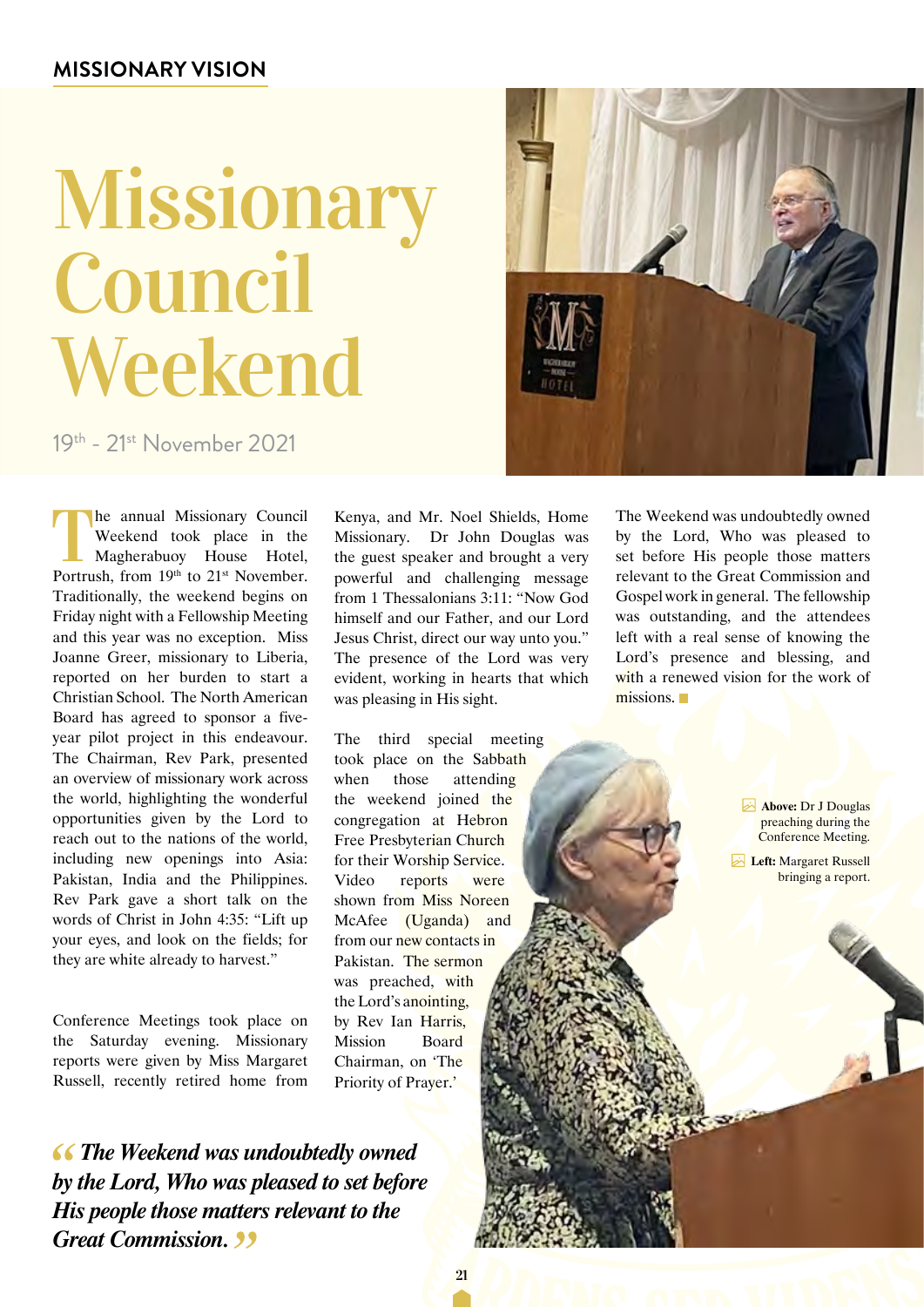### **Missionary Vision**

# Bring the Books

<sup>I</sup> am just one link in a long chain of missionary activity. After 'Book George' handed over the reins, I started packing books for Africa. Most of what I do happens in the church's loft, kindly granted by Mourne FPC. Most of the books are donated by God's people throughout our congregations. It is my duty to sift through them and discard any unsuitable material. Each box has to be well packed, taped, strapped, numbered and addressed for their long journey. We are very grateful to Every Home Crusade for transporting them most of the way.

In more recent days, we have been able to provide good books for pastors in Uganda, some new children's books and over 1500 copies of Scripture, kindly



**Above:** Books packed and ready

granted by TBS. God has provided and we certainly value everyone's support. Paul once asked Timothy to "bring... the books" (2 Timothy 4:13). Please



**Above:** Boxes loaded for transit

continue to bring the books. God is still using them in Africa.

V **Rev Philip Kyle**

### Treasurer's Report

s we come to the end of 2021, I want to express thanks to all who have given so generously to the various works of FPC express thanks to all who have given so generously to the various works of FPC Mission. The past year has been unprecedented for us all, as the pandemic has created many difficulties at home and abroad. However, as always, our many loyal supporters have put the needs of others, who are in difficult situations, before their own needs. I would particularly like to thank those who give in a consistent way month by month, as the assurance of this regular income allows us to plan ahead. We do like to send an annual note to all regular donors, so to that end, can you please let us know if you move house so that we have accurate contact details.

Members of the Board are often amazed at how the missionary needs are met, and our prayer for you all in 2022 is in the words of 2 Corinthians 9:8; "And God is able to make all grace abound toward you; that ye, always having all sufficiency in all things, may abound to every good work."



### A special conference to revitalise our missionary vision.

"And a vision appeared to Paul in the night; There stood a man of Macedonia, and prayed him, saying, Come over into Macedonia, and help us." Acts 16v9

### **8-12 MAY 2022**

**each night @ 8pm Presentations & Challenging Messages**

### **Sat 13 MAY 2022**

**Interactive Workshops**

**Put these dates in your diary More information to follow**